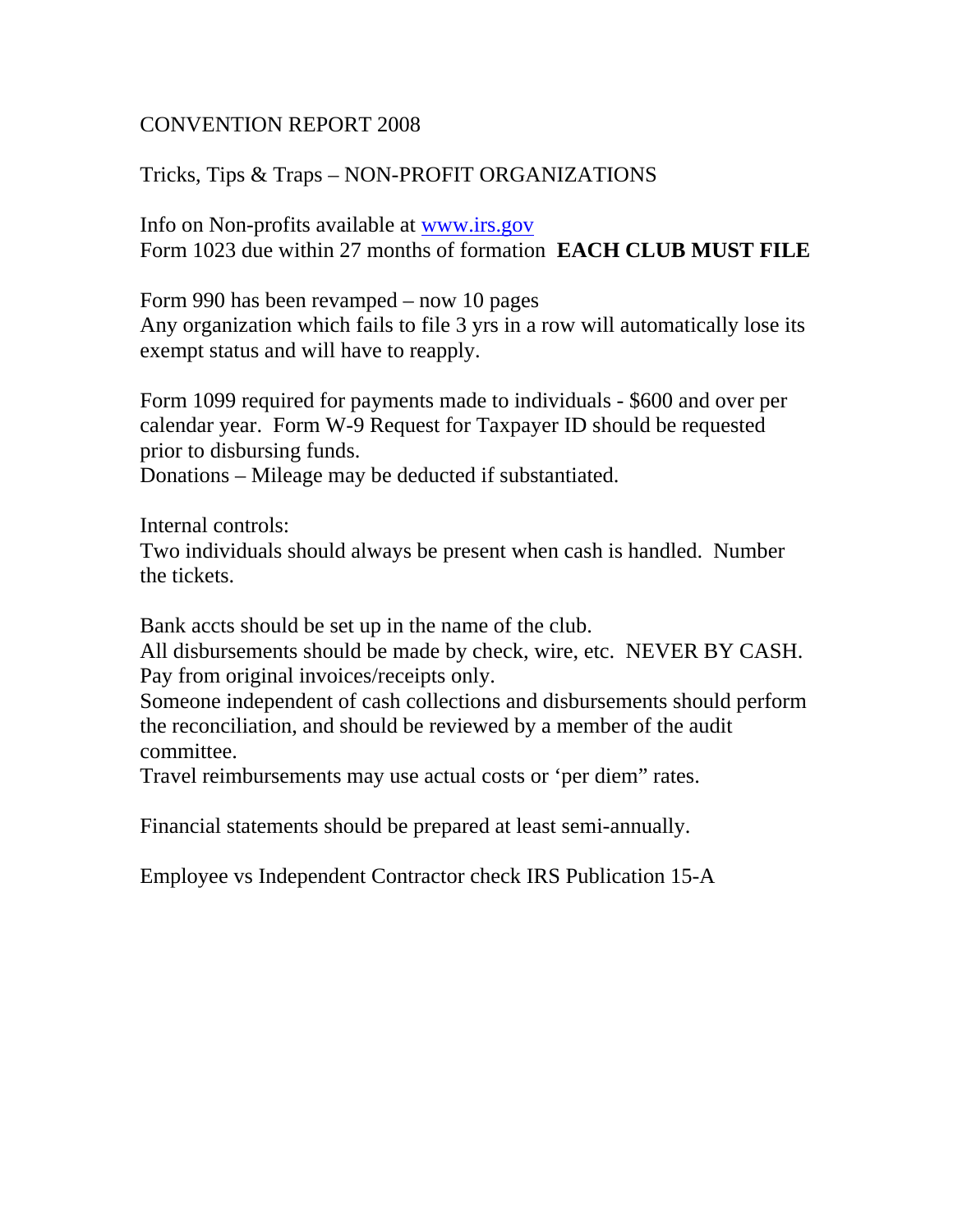## REGISTRATION FORUM

Club registration – can be done through Hy-Tek

Athlete Cards: Need good printer Some LSCs are laminating the registration cards. Need .7 margin

Scholastic All-American – need 3.5 average. Suggest that three timer receive engraved clock.

OME help available from Susan Woessner – email or phone

Suggestion – After Coach credentials have been checked, provide a paper wristlet

Sport Citizenship: Non-citizen can't set American Record – Can set U.S. Open record.